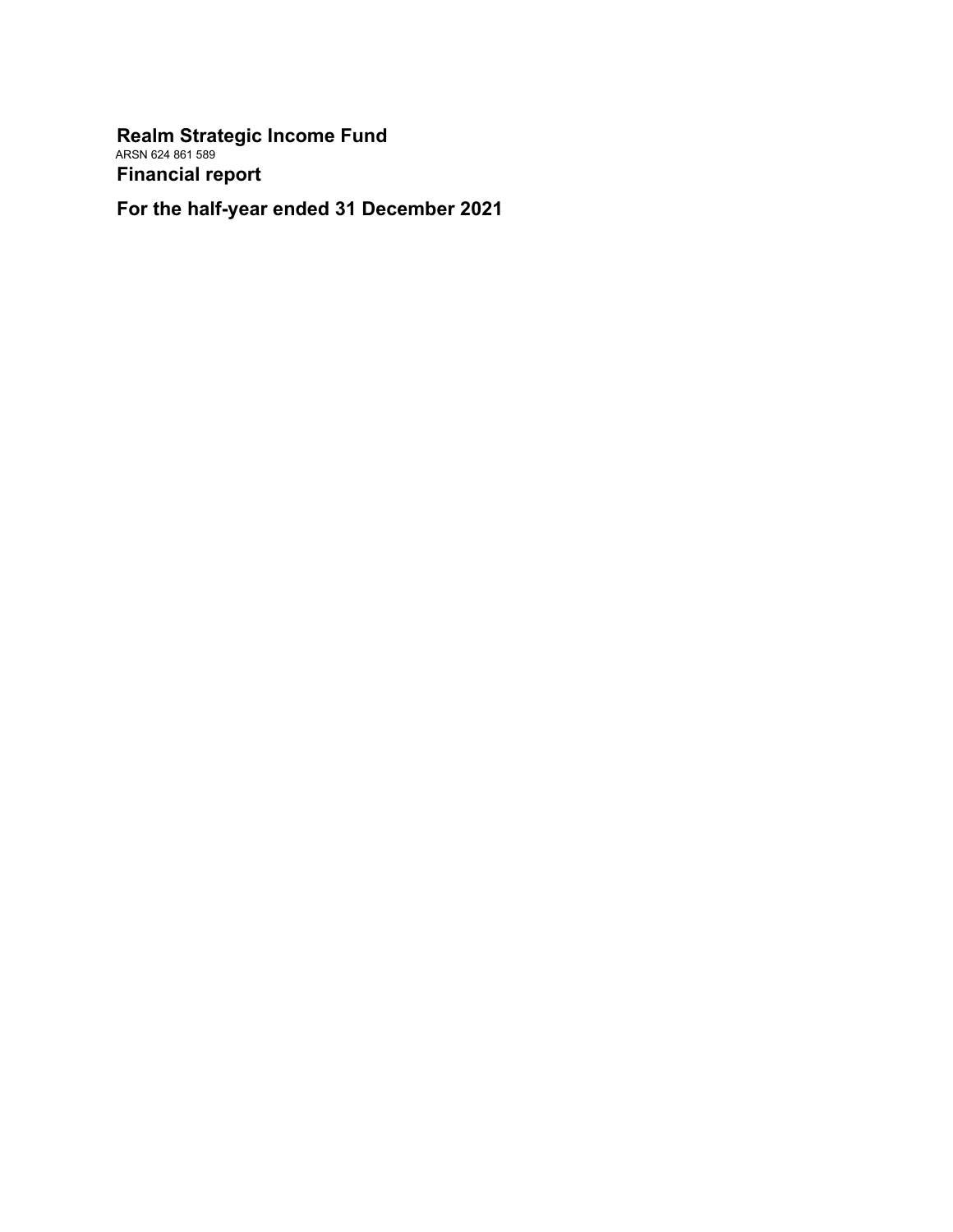### **Index to the Financial Statements**

|                                                                                                         | Page           |
|---------------------------------------------------------------------------------------------------------|----------------|
| Directors' Report                                                                                       | 2              |
| Auditor's Independence Declaration                                                                      | 4              |
| Independent Auditor's Report                                                                            | 5              |
| Directors' Declaration                                                                                  | $\overline{7}$ |
| Statement of Profit or Loss and Other Comprehensive Income for the half-year ended 31 December 2021     | 8              |
| Statement of Financial Position as at 31 December 2021                                                  | 9              |
| Statement of Changes in equity for the half-year ended 31 December 2021                                 | 10             |
| Statement of Changes in Net Assets Attributable to Unitholders for the half-year ended 31 December 2021 | 11             |
| Statement of Cash Flows for the half-year ended 31 December 2021                                        | 12             |
| Notes to the Financial Statements                                                                       |                |
| 1. General Information                                                                                  | 13             |
| 2. Adoption of New and Revised Accounting Standards                                                     | 13             |
| 3. Summary of Significant Accounting Policies                                                           | 13             |
| 4. Investments in Financial Instruments                                                                 | 14             |
| 5. Net Assets Attributable to Unitholders                                                               | 15             |
| 6. Commitments and Contingencies                                                                        | 16             |
| 7. Subsequent Events                                                                                    | 16             |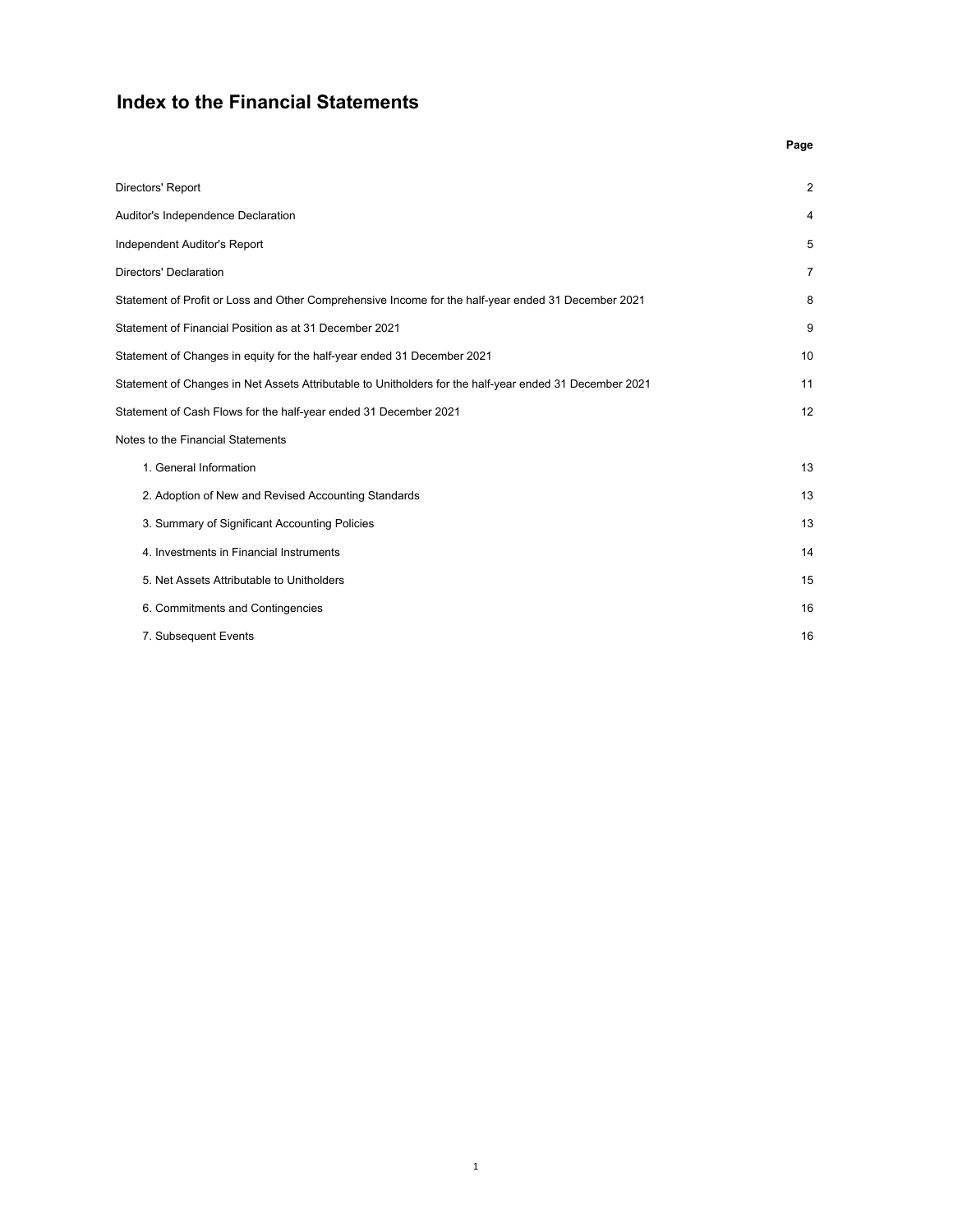#### **Directors' report**

The directors of One Managed Investment Funds Limited (ABN 47 117 400 987; AFSL 297 042) ("OMIFL" or the "Responsible Entity"), the responsible entity of Realm Strategic Income Fund ARSN 624 861 589 ("RSIF" or the "Fund") submit their report together with the financial report for the Fund the half-year ended 31 December 2021.

#### **Responsible Entity**

The registered office and principal place of business of the responsible entity is Level 16, Governor Macquarie Tower, 1 Farrer Place, Sydney NSW 2000.

#### **Information about the Directors and Senior Management**

The names of the directors and company secretaries of the Responsible Entity, in office during the financial half-year are:

| Frank Tearle       | Executive Director and Company Secretary        |
|--------------------|-------------------------------------------------|
| Sarah Wiesener     | <b>Executive Director and Company Secretary</b> |
| Michael Sutherland | Executive Director                              |

#### **Principal Activities**

The Fund is a registered managed investment scheme, constituted and domiciled in Australia.

The Fund was constituted on 6 March 2018, registered as a managed investment scheme on 19 March 2018 and commenced operations on 8 June 2018.

The principal activity of the Fund during the period was to invest in accordance with the provisions of the Fund's Constitution and offer documents.

The Fund had two classes of units on issue, 2018-1 Units and Enduring Units under the constitution. The Trustee has created sleeves pursuant to which assets and liabilities are made referrable to the specific class of units. 2018-1 Units were reclassified to Enduring Units effective 1 November 2021.

The Fund's primary emphasis is to invest in a portfolio of Australian and New Zealand originated debt securities, loans, trusts, notes and bank facilities. These funds will support the needs for residential mortgages and asset-backed loans in these markets.

The Fund did not have any employees during the half-year.

#### **Review and Results of Operations**

The performance of the Fund, as represented by the results of its operations, was as follows:

|                                                                        | Half-year<br>ended<br>31 December<br>2021 | Half-year<br>ended<br>31 December |
|------------------------------------------------------------------------|-------------------------------------------|-----------------------------------|
| Operating profit attributable to unitholders before finance costs (\$) | 3.550.978                                 | 1.847.114                         |
| Distributions paid and payable (\$)                                    | 3.874.234                                 | 1,590,630                         |

#### **Value of Assets and Units Issued**

The total value of the Fund's assets at 31 December 2021 was \$199,783,797 (2020: \$85,516,346). The following table shows the total number of units on issue as at 31 December 2021 and 30 June 2021.

|                       | As at          | As at        |
|-----------------------|----------------|--------------|
|                       | 31 December    | 30 June      |
|                       | 2021           | 2021         |
|                       | No. of Units   | No. of Units |
| 2018-1 Units          | $\blacksquare$ | 29.711.240   |
| <b>Enduring Units</b> | 192.041.538    | 53,339,437   |
| <b>Total Units</b>    | 192,041,538    | 83,050,677   |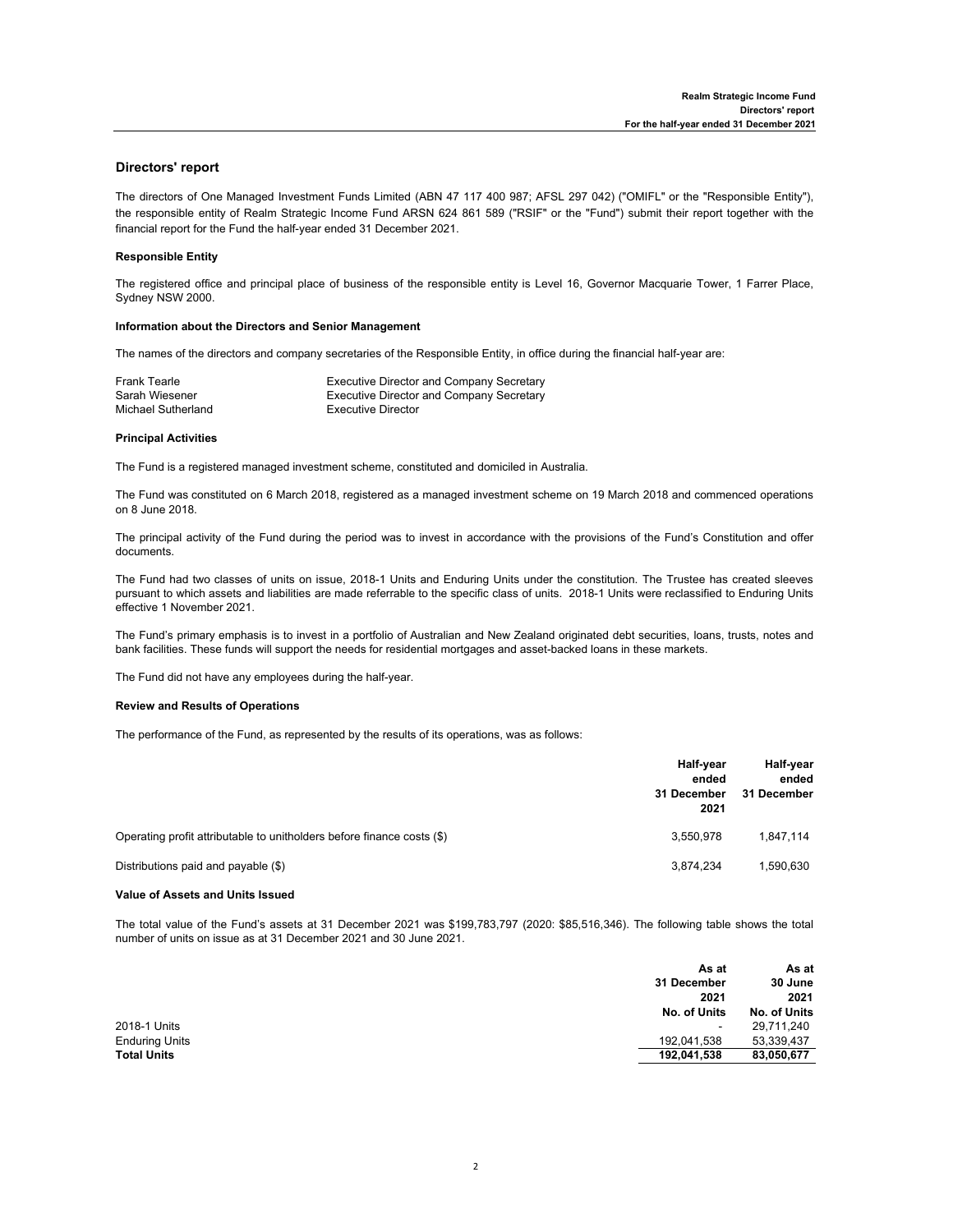#### **Directors' report (continued)**

#### **Changes in State of Affairs**

On 1 November 2021, the 2018-1 Unit Class were reclassified as Enduring Units in accordance with the Fund's Consitution.

During the half-year there were no other significant changes in the state of affairs of the Fund.

#### **Subsequent Events**

Ukraine conflict, following Russia's escalation in conflict in February 2022, there is an increased level of global uncertainty with increased market and economic volatility, which may in turn have an impact on the Fund.

The coronavirus, COVID-19, was first identified as a new, highly contagious virus in December 2019. The World Health Organisation declared a global pandemic in March 2020 and as at the date of this half yearly Report, COVID-19 remains prevalent throughout the world, including Australia. COVID-19 has caused unprecedented disruption to populations, businesses and general economic activity. As the situation evolves, it continues to impact on investment funds and their trustees and managers, both directly and indirectly.

As these situations are continuing, the Investment Manager has been monitoring both the valuation of the Fund's assets and the Fund's liquidity and is investing in accordance with the provision of the Fund's Constitution and offer documents and service providers whilst assessing the ongoing operations, liquidity, and lending arrangements and on that basis the values and estimates are reported. In these circumstances, there is uncertainty around valuations. The Investment Manager will continue to closely monitor market situations to ensure that valuations remain appropriate. The Investment Manager will provide resources and updates where necessary to provide informed guidance for investors during this changing environment.

There has been no other matter or circumstance occurring subsequent to the end of the half-year that has significantly affected, or may significantly affect, the operations of the Fund, the results of those operations, or the state of affairs of the Fund in future financial periods.

#### **Likely Developments**

The Fund will be managed in accordance with the Constitution and investment objectives as detailed in its most recent Product Disclosure Statements as they relate to each relevant class of units on issue.

#### **Environmental Regulation and Performance**

The operations of the Fund are not subject to any particular or significant environmental regulation under a law of the Commonwealth or of a State or Territory. There have been no known significant breaches of any other environmental requirements applicable to the Fund.

#### **Indemnification of Directors, Officers and Auditors**

During or since the half-year, the Fund has not indemnified or made a relevant agreement to indemnify an officer of the Responsible Entity or auditor of the Fund or any related corporate body against a liability incurred by an officer of the Responsible Entity or auditor of the Fund. In addition, the Fund has not paid, or agreed to pay, a premium in respect of a contract insuring against a liability incurred by an officer of the Responsible Entity or auditor of the Fund.

#### **Auditor's Independence Declaration**

A copy of the Auditor's Independence Declaration as required under Section 307C of the *Corporations Act 2001* is set out on page 4.

This report is made in accordance with a resolution of the directors of the Responsible Entity, One Managed Funds Investment Limited.

hort Took

Frank Tearle Director 11 March 2022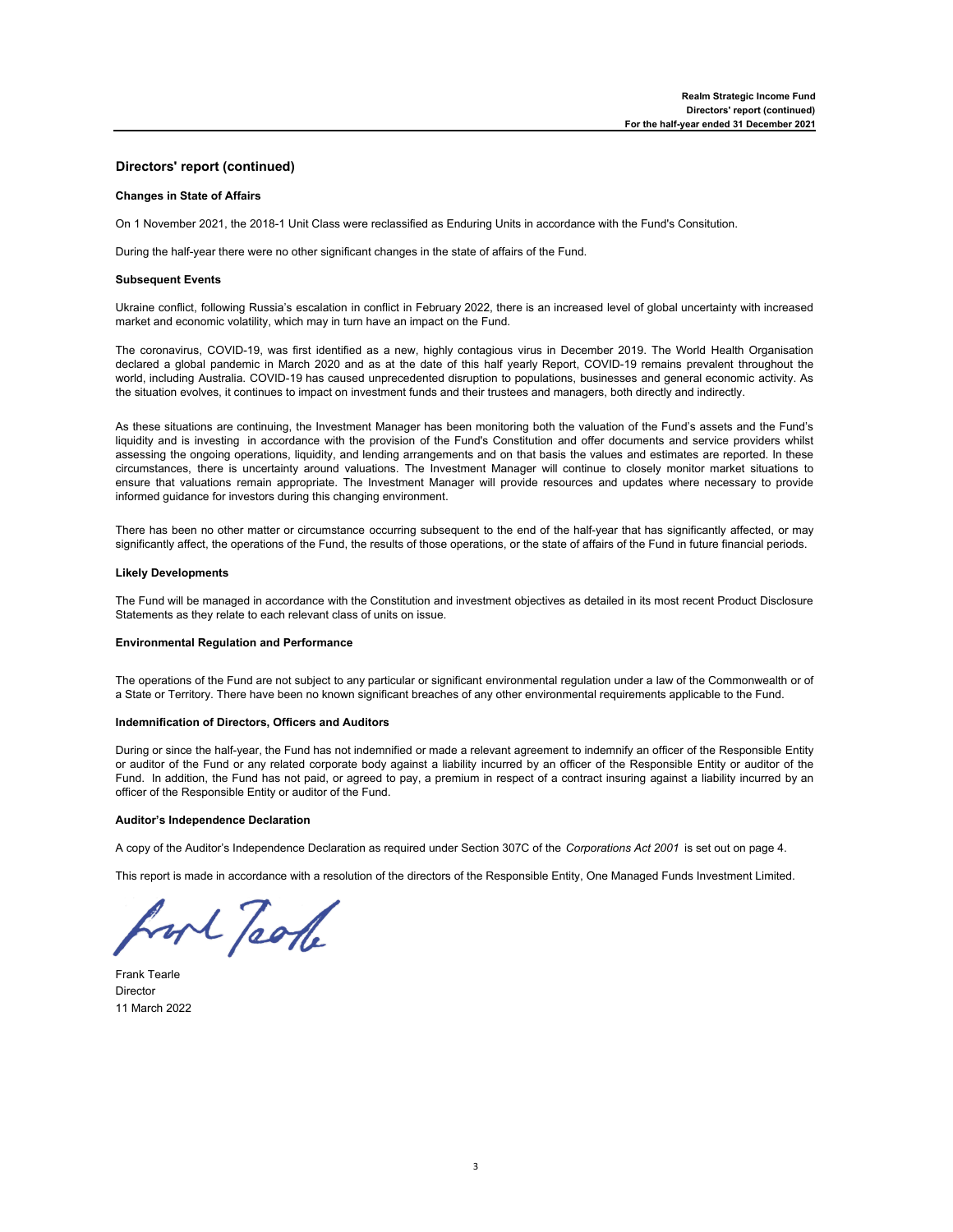

 **Crowe Sydney**

 ABN 97 895 683 573 Level 15, 1 O'Connell Street Sydney NSW 2000 Main +61 (02) 9262 2155 Fax +61 (02) 9262 2190

www.crowe.com.au

# Auditor's Independence Declaration Under Section 307C of the *Corporations Act 2001* to Directors of One Managed Investment Funds Limited

As lead auditor for the review of the half year financial report of Realm Strategic Income Fund for the half year ended 31 December 2021, I declare that to the best of my knowledge and belief, that there have been:

- (i) no contraventions of the auditor independence requirements of the *Corporations Act 2001* in relation to the review; and
- (ii) no contraventions of any applicable code of professional conduct in relation to the review.

Yours sincerely,

Gowe Izelney

**Crowe Sydney**

**John Haydon** Senior Partner

11 March 2022

*Liability limited by a scheme approved under Professional Standards Legislation.*

*The title 'Partner' conveys that the person is a senior member within their respective division, and is among the group of persons who hold an*  equity interest (shareholder) in its parent entity, Findex Group Limited. The only professional service offering which is conducted by a partnership *is external audit, conducted via the Crowe Australasia external audit division and Unison SMSF Audit. All other professional services offered by Findex Group Limited are conducted by a privately owned organisation and/or its subsidiaries.*

*Findex (Aust) Pty Ltd, trading as Crowe Australasia is a member of Crowe Global, a Swiss verein. Each member firm of Crowe Global is a separate and independent legal entity. Findex (Aust) Pty Ltd and its affiliates are not responsible or liable for any acts or omissions of Crowe Global or any other member of Crowe Global. Crowe Global does not render any professional services and does not have an ownership or*  partnership interest in Findex (Aust) Pty Ltd. Services are provided by Crowe Sydney, an affiliate of Findex (Aust) Pty Ltd. Liability limited by a *scheme approved under Professional Standards Legislation.*

*© 2022 Findex (Aust) Pty Ltd*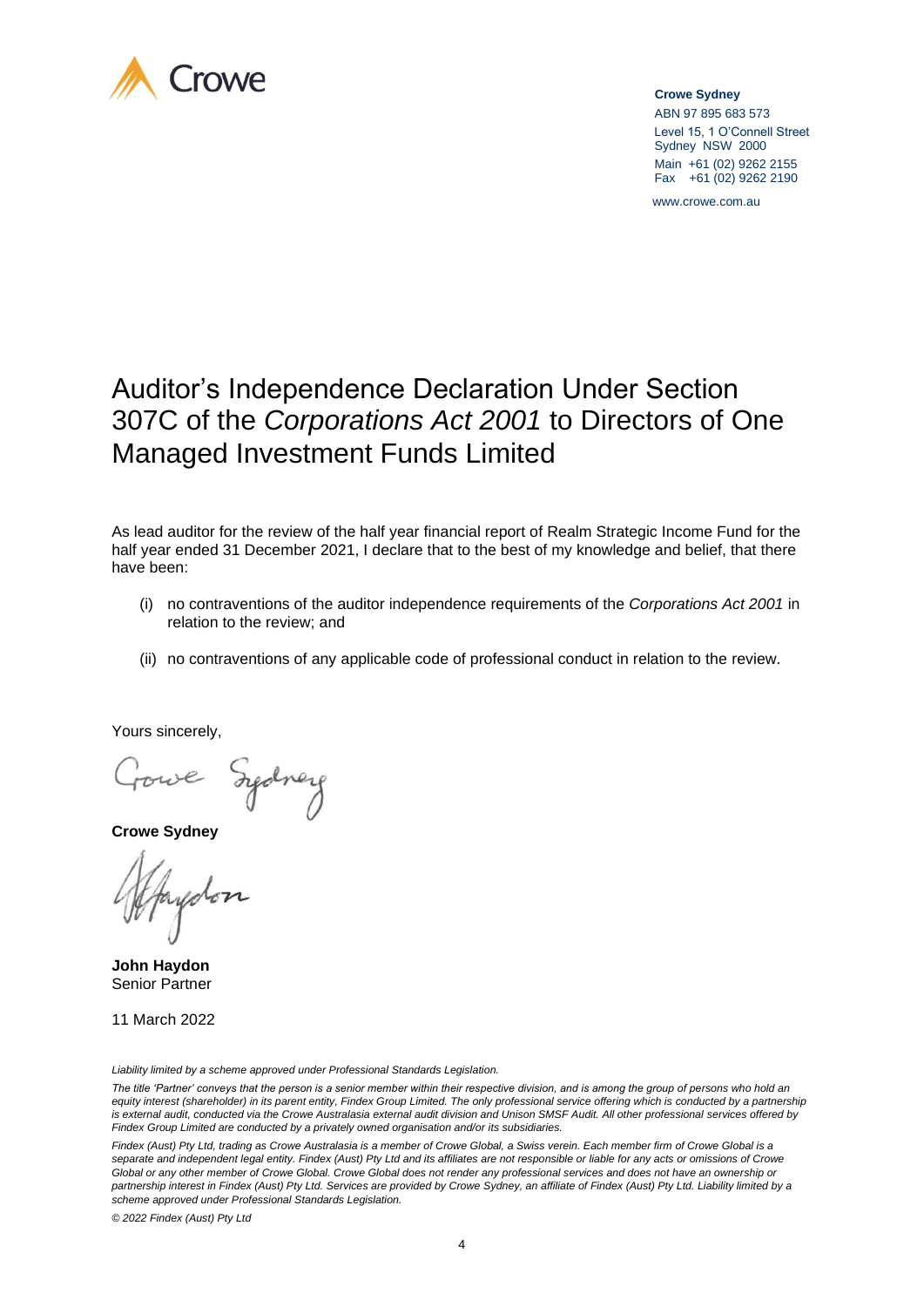

 Crowe Sydney ABN 97 895 683 573 Level 15, 1 O'Connell Street Sydney NSW 2000 Main +61 (02) 9262 2155 Fax +61 (02) 9262 2190 www.crowe.com.au

# Independent Auditor's Review Report to the Unitholders of Realm Strategic Income Fund

### Conclusion

We have reviewed the half-year financial report of Realm Strategic Income Fund (the Fund), which comprises the statement of financial position as at 31 December 2021, the statement of profit or loss and other comprehensive income, statement of changes in equity, statement of changes in net assets attributable to unitholders and statement of cash flows for the half-year ended on that date, a summary of significant accounting policies and other explanatory information, and the directors' declaration.

Based on our review, which is not an audit, we have not become aware of any matter that makes us believe that the accompanying half-year financial report of Realm Strategic Income Fund does not comply with the *Corporations Act 2001* including:

- (a) giving a true and fair view of the Fund's financial position as at 31 December 2021 and of its performance for the half-year ended on that date; and
- (b) complying with Accounting Standard AASB 134 *Interim Financial Reporting* and the *Corporations Regulations 2001*.

## Basis of Conclusion

We conducted our review in accordance with ASRE 2410 *Review of Financial Report Performed by the Independent Auditor of the Entity*. Our responsibilities are further described in the Auditor's Responsibilities for the Review of the Financial Report section of our report. We are independent of the Fund in accordance with the auditor independence requirements of the *Corporations Act 2001* and the ethical requirements of the Accounting Professional and Ethical Standards Board's APES 110 *Code of Ethics for Professional Accountants (including Independence Standards)* (the Code) that are relevant to our audit of the annual financial report in Australia. We have also fulfilled our other ethical responsibilities in accordance with the Code.

*Liability limited by a scheme approved under Professional Standards Legislation.*

*The title 'Partner' conveys that the person is a senior member within their respective division, and is among the group of persons who hold an*  equity interest (shareholder) in its parent entity, Findex Group Limited. The only professional service offering which is conducted by a partnership is external audit, conducted via the Crowe Australasia external audit division and Unison SMSF Audit. All other professional services offered by *Findex Group Limited are conducted by a privately owned organisation and/or its subsidiaries.*

Findex (Aust) Pty Ltd, trading as Crowe Australasia is a member of Crowe Global, a Swiss verein. Each member firm of Crowe Global is a *separate and independent legal entity. Findex (Aust) Pty Ltd and its affiliates are not responsible or liable for any acts or omissions of Crowe Global or any other member of Crowe Global. Crowe Global does not render any professional services and does not have an ownership or*  partnership interest in Findex (Aust) Pty Ltd. Services are provided by Crowe Sydney, an affiliate of Findex (Aust) Pty Ltd. Liability limited by a *scheme approved under Professional Standards Legislation.*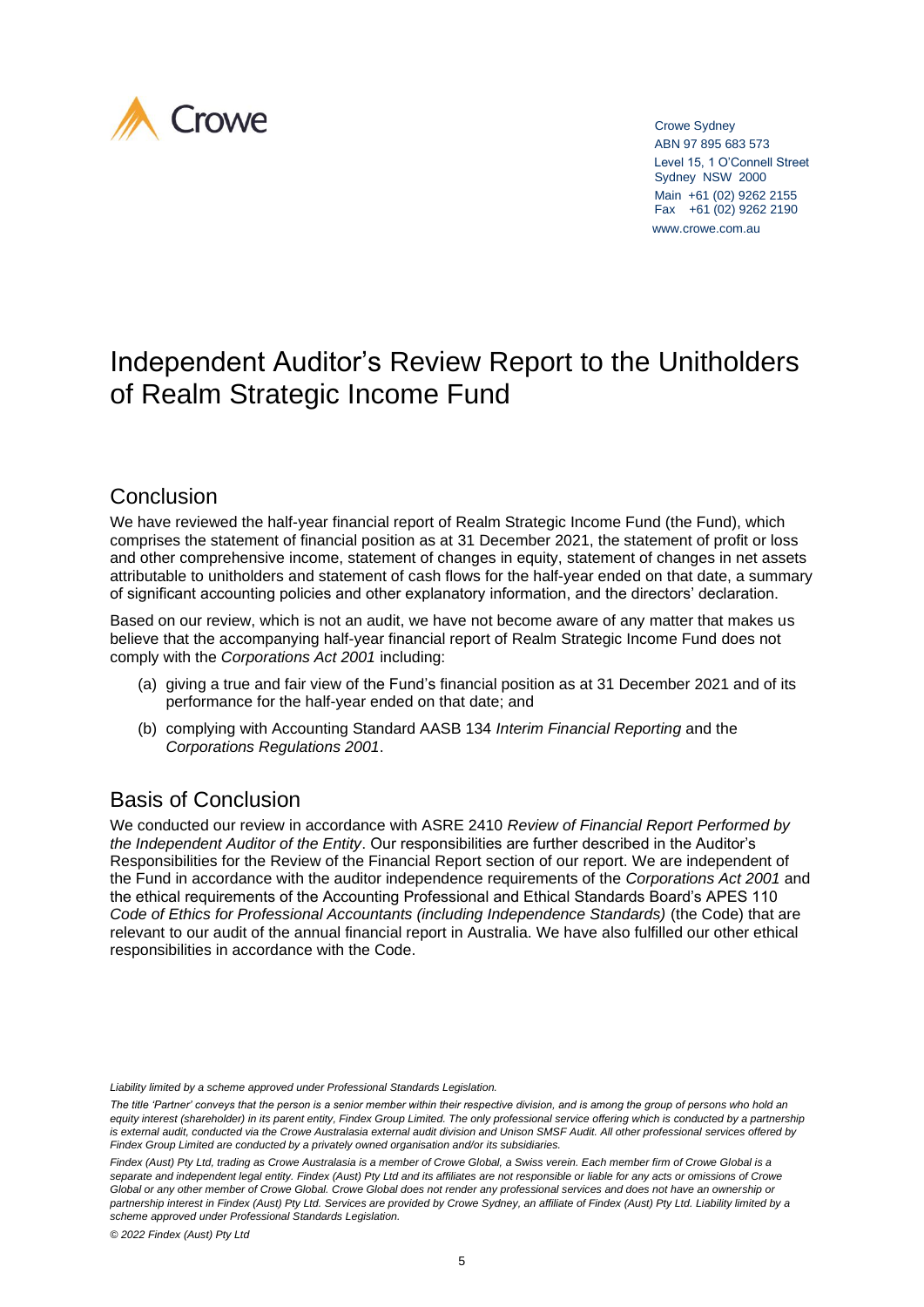### Responsibility of the Directors for the Financial Report

The directors of the Responsible Entity are responsible for the preparation of the half-year financial report that gives a true and fair view in accordance with Australian Accounting Standards and the *Corporations Act 2001* and for such internal control as the directors determine is necessary to enable the preparation of the half-year financial report that gives a true and fair view and is free from material misstatement, whether due to fraud or error.

## Auditor's Responsibility for the Review of the Financial Report

Our responsibility is to express a conclusion on the half-year financial report based on our review. ASRE 2410 requires us to conclude whether we have become aware of any matter that makes us believe that the half-year financial report is not in accordance with the *Corporations Act 2001* including giving a true and fair view of the Fund's financial position as at 31 December 2021 and its performance for the half-year ended on that date, and complying with Accounting Standard AASB 134 *Interim Financial Reporting* and the *Corporations Regulations 2001*.

A review of a half-year financial report consists of making enquiries, primarily of persons responsible for financial and accounting matters, and applying analytical and other review procedures. A review is substantially less in scope than an audit conducted in accordance with Australian Auditing Standards and consequently does not enable us to obtain assurance that we would become aware of all significant matters that might be identified in an audit. Accordingly, we do not express an audit opinion.

Gowe Sydney

**Crowe Sydney**

ydon

**John Haydon** Senior Partner

11 March 2022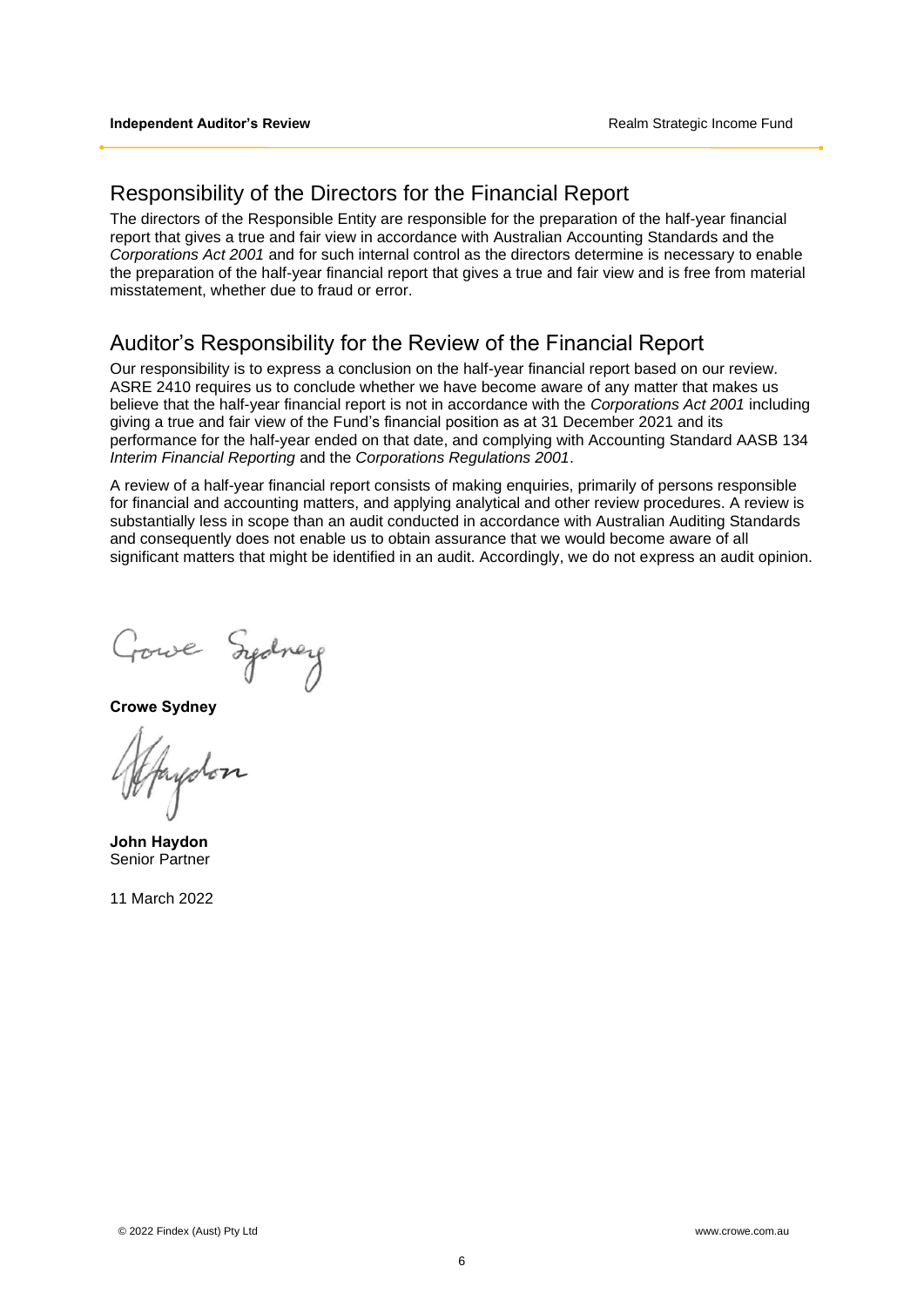#### **Directors' declaration**

The directors of the Responsible Entity declare that:

- (a) in the directors' opinion, there are reasonable grounds to believe that the Fund will be able to pay its debts as and when they become due and payable;
- (b) in the directors' opinion, the attached financial statements are in compliance with International Financial Reporting Standards, as stated in Note 3(a) to the financial statements; and
- (c) in the directors' opinion, the attached financial statements and notes thereto are in accordance with the *Corporations Act 2001* , including compliance with accounting standards and giving a true and fair view of the financial position and performance of the Fund.

Signed in accordance with a resolution of the directors of the Responsible Entity made pursuant to Section 303(5) of the Corporations Act 2001.

On behalf of the directors of the Responsible Entity, One Managed Investment Funds Limited.

fort Took

Frank Tearle Director 11 March 2022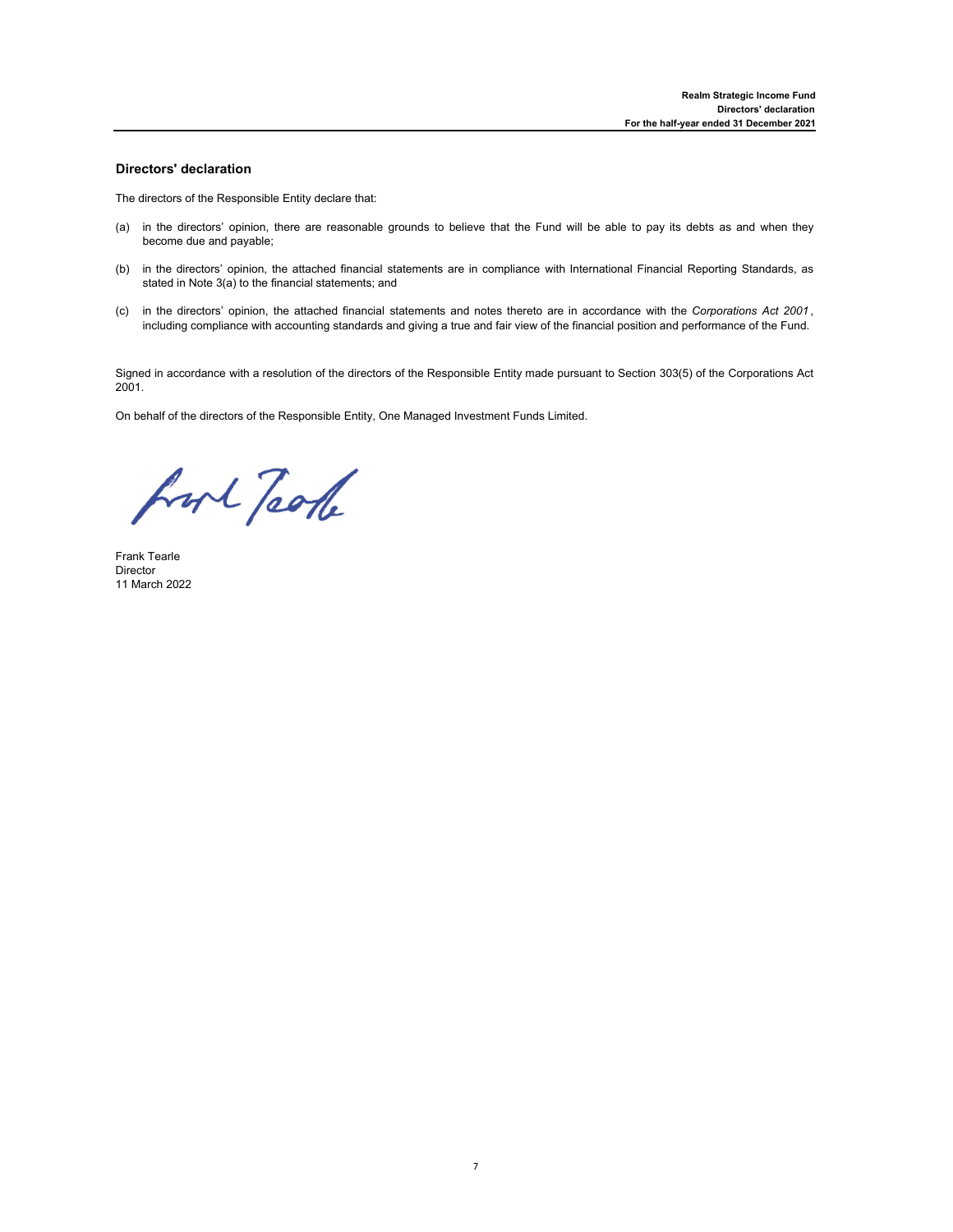### **Statement of Profit or Loss and Other Comprehensive Income**

|                                                                                  |      | Half-year<br>ended | Half-year<br>ended |
|----------------------------------------------------------------------------------|------|--------------------|--------------------|
|                                                                                  |      | 31 December        | 31 December        |
|                                                                                  | Note | 2021               | 2020               |
|                                                                                  |      | \$                 | \$                 |
| <b>Investment income</b>                                                         |      |                    |                    |
| Net gains/(losses) on financial instruments at fair value through profit or loss |      | 26,957             | 200,752            |
| Dividend income                                                                  |      | 23,288             | 6,770              |
| Interest income                                                                  |      | 4,248,304          | 2,003,596          |
| Other income                                                                     |      | 16,331             | 20,178             |
| Total net investment income                                                      |      | 4,314,880          | 2,231,296          |
| <b>Expenses</b>                                                                  |      |                    |                    |
| Management fees                                                                  |      | 689,673            | 357,254            |
| Other expenses                                                                   |      | 74,229             | 26,928             |
| Total expenses                                                                   |      | 763,902            | 384,182            |
| Operating profit before finance costs attributable to unitholders                |      | 3,550,978          | 1,847,114          |
| Other comprehensive income                                                       |      |                    |                    |
| Total comprehensive income for the half-year                                     |      | 3,550,978          | 1,847,114          |

*The above Statement of Profit or Loss and Other Comprehensive Income should be read in conjunction with the accompanying notes.*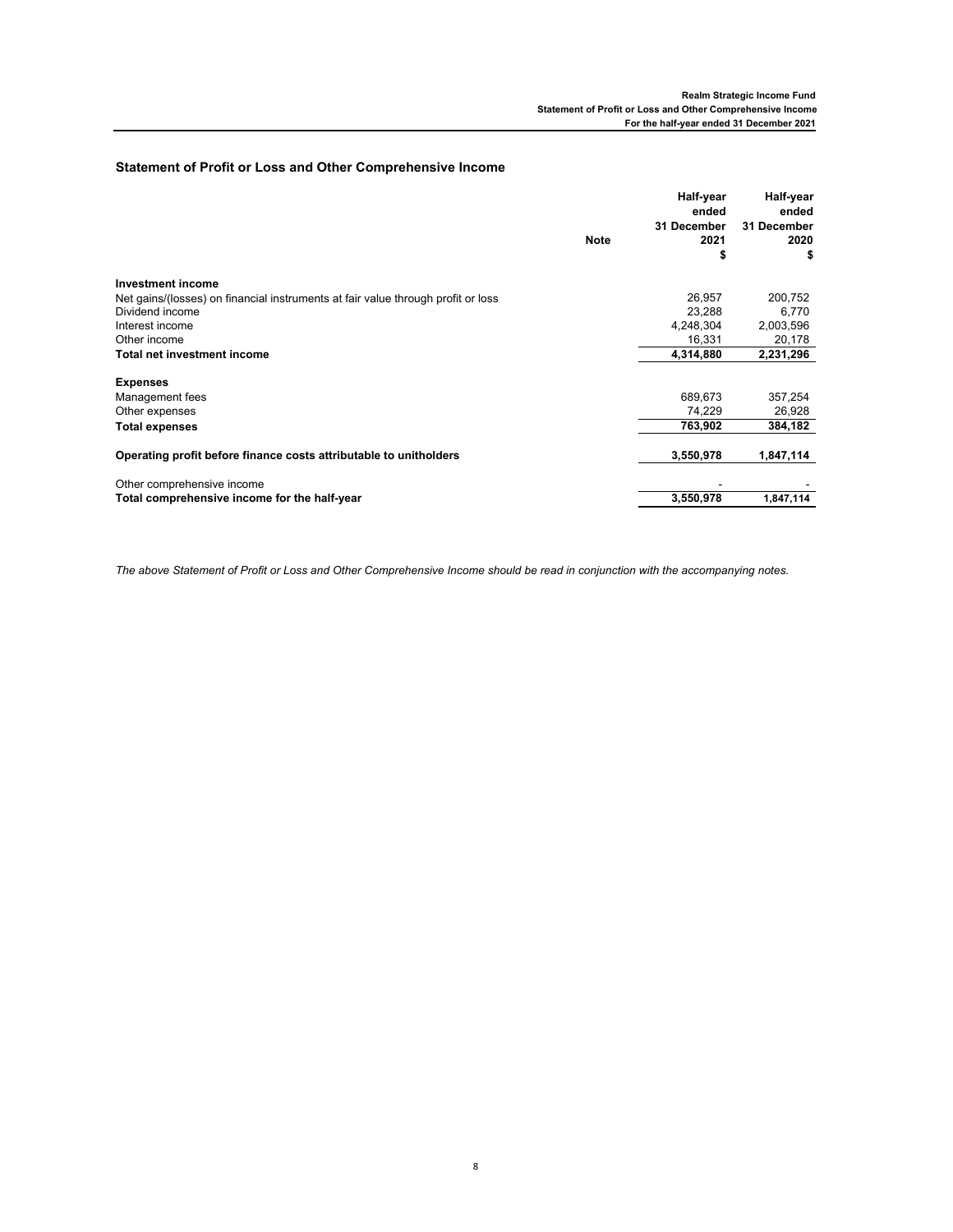### **Statement of Financial Position**

|                                                       | <b>Note</b> | As at<br><b>31 December</b><br>2021 | As at<br>30 June<br>2021 |
|-------------------------------------------------------|-------------|-------------------------------------|--------------------------|
|                                                       |             | \$                                  | \$                       |
| <b>Assets</b>                                         |             |                                     |                          |
| Cash and cash equivalents                             |             | 559.042                             | 372,218                  |
| Other receivables                                     |             | 734.746                             | 273,661                  |
| Financial assets at fair value through profit or loss | 4           | 198.490.009                         | 84,870,467               |
| <b>Total assets</b>                                   |             | 199,783,797                         | 85,516,346               |
| Liabilities                                           |             |                                     |                          |
| Distributions payable                                 |             | 2,609,632                           | 1,183,256                |
| Management fees payable                               |             | 201,160                             | 78,003                   |
| <b>Total liabilities</b>                              |             | 2,810,792                           | 1,261,259                |
| Net assets attributable to unitholders - equity       |             | 196,973,005                         | 84,255,087               |

*The above Statement of Financial Position should be read in conjunction with the accompanying notes.*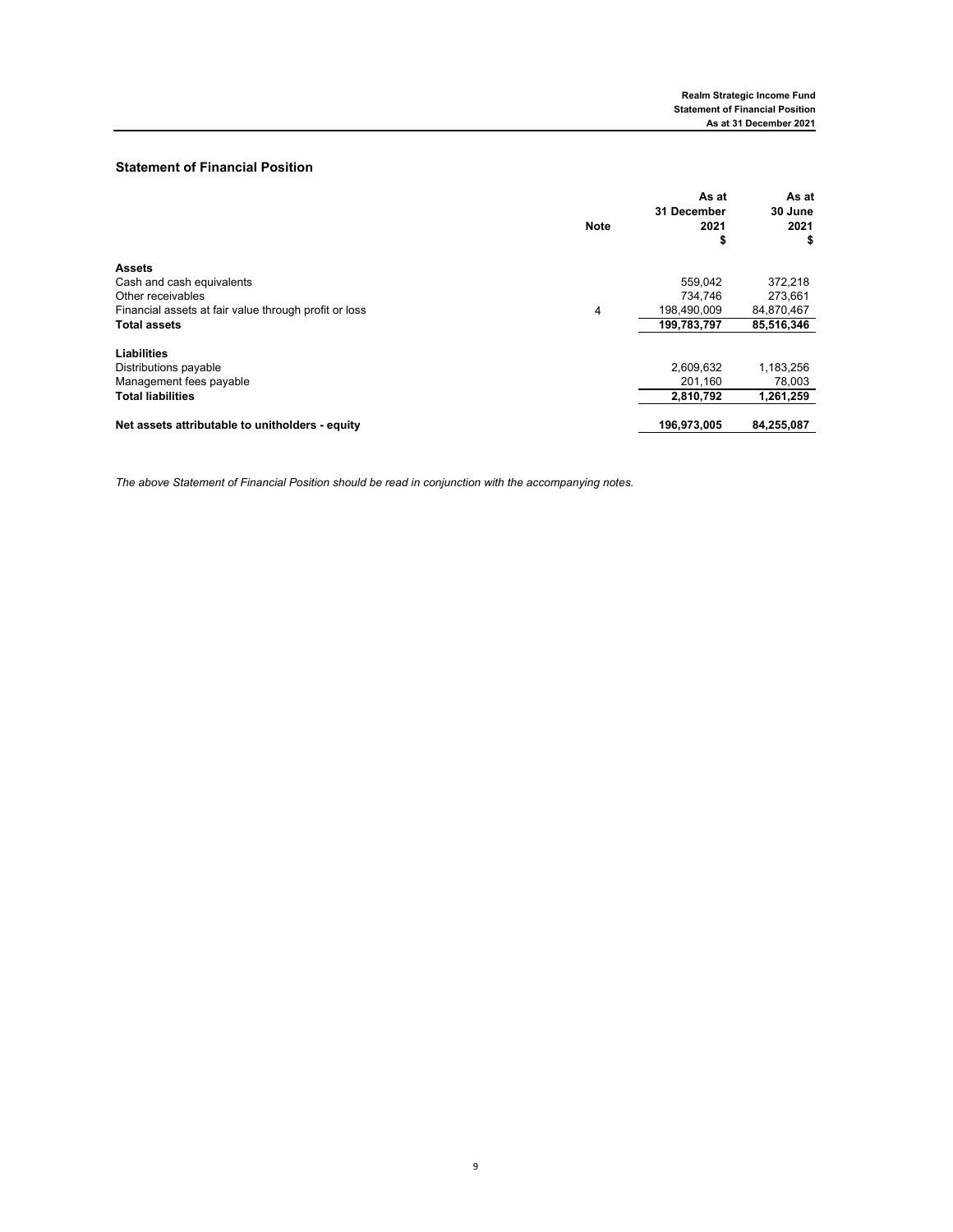#### **Statement of changes in equity**

| olalomont or changes in equity                                                                          | Note | Half-year<br>ended<br>31 December<br>2021<br>S | Half-year<br>ended<br>31 December<br>2020<br>s |
|---------------------------------------------------------------------------------------------------------|------|------------------------------------------------|------------------------------------------------|
| Total equity at the beginning of the half-year                                                          |      | 84,255,087                                     |                                                |
| Reclassification due to AMIT tax regime implementation*                                                 |      | ٠                                              | 60,275,902                                     |
| Comprehensive income for the half-year<br>Profit/(loss) for the half-year<br>Other comprehensive income |      | 3,550,978                                      | 1,847,114                                      |
| Total comprehensive income                                                                              |      | 3,550,978                                      | 1,847,114                                      |
| <b>Transactions with unitholders</b>                                                                    |      |                                                |                                                |
| Applications                                                                                            | 5    | 131,600,866                                    | 1,929,852                                      |
| Redemptions                                                                                             | 5    | (19, 351, 414)                                 | (268, 928)                                     |
| Reinvestment of distributions                                                                           | 5    | 791,722                                        | 403,651                                        |
| Distributions to unitholders                                                                            | 5    | (3,874,234)                                    | (1,590,630)                                    |
| <b>Total transactions with unitholders</b>                                                              |      | 109,166,940                                    | 473,945                                        |
| Total equity at the end of the financial half-year*                                                     |      | 196,973,005                                    | 62,596,961                                     |

\*Effective from 1 July 2020, the Fund's units have been reclassified from financial liability to equity. As a result, equity transactions, including distributions have been disclosed in the above statement for the half-year ended 31 December 2020 and 31 December 2021.

*The above Statement of changes in equity should be read in conjunction with the accompanying notes.*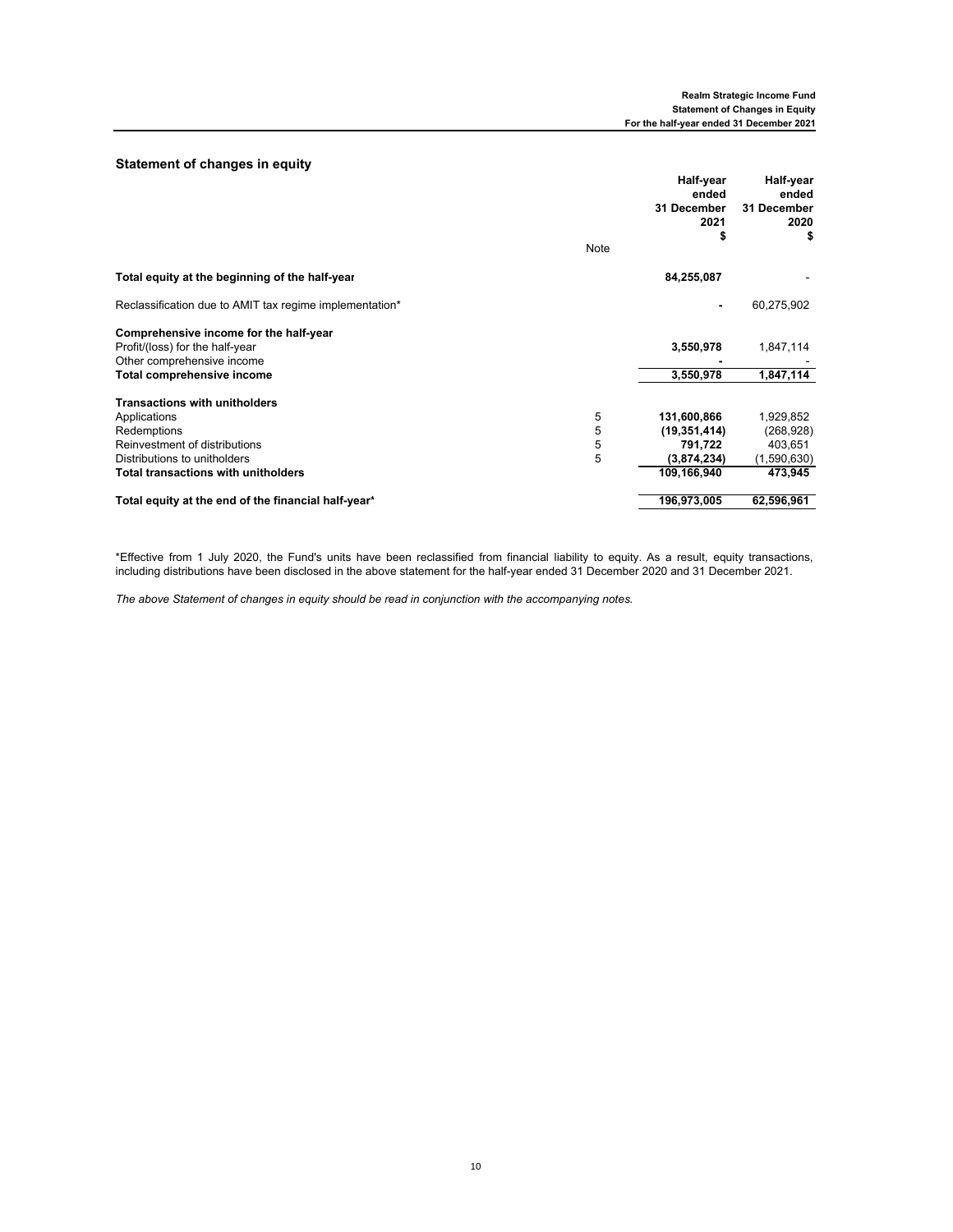#### **Statement of Changes in Net Assets Attributable to Unitholders**

|                                                         | <b>Note</b> | Net assets attributable to<br>unitholders of the Fund |
|---------------------------------------------------------|-------------|-------------------------------------------------------|
| Half-year ended 31 December 2020                        |             |                                                       |
| Balance as at 1 July 2020                               |             | 60,275,902                                            |
| Reclassification due to AMIT tax regime implementation* |             | (60, 275, 902)                                        |
| Applications for units by unitholders                   |             |                                                       |
| Redemptions of units by unitholders                     |             |                                                       |
| Reinvestments by unitholders                            |             |                                                       |
| Increase in net assets attributable to unitholders      |             |                                                       |
| Balance as at 31 December 2020                          |             |                                                       |

\*Net assets attributable to unit holders are classified as equity at 1 July 2020.

*The above Statement of Changes in Net Assets Attributable to Unitholders should be read in conjunction with the accompanying notes.*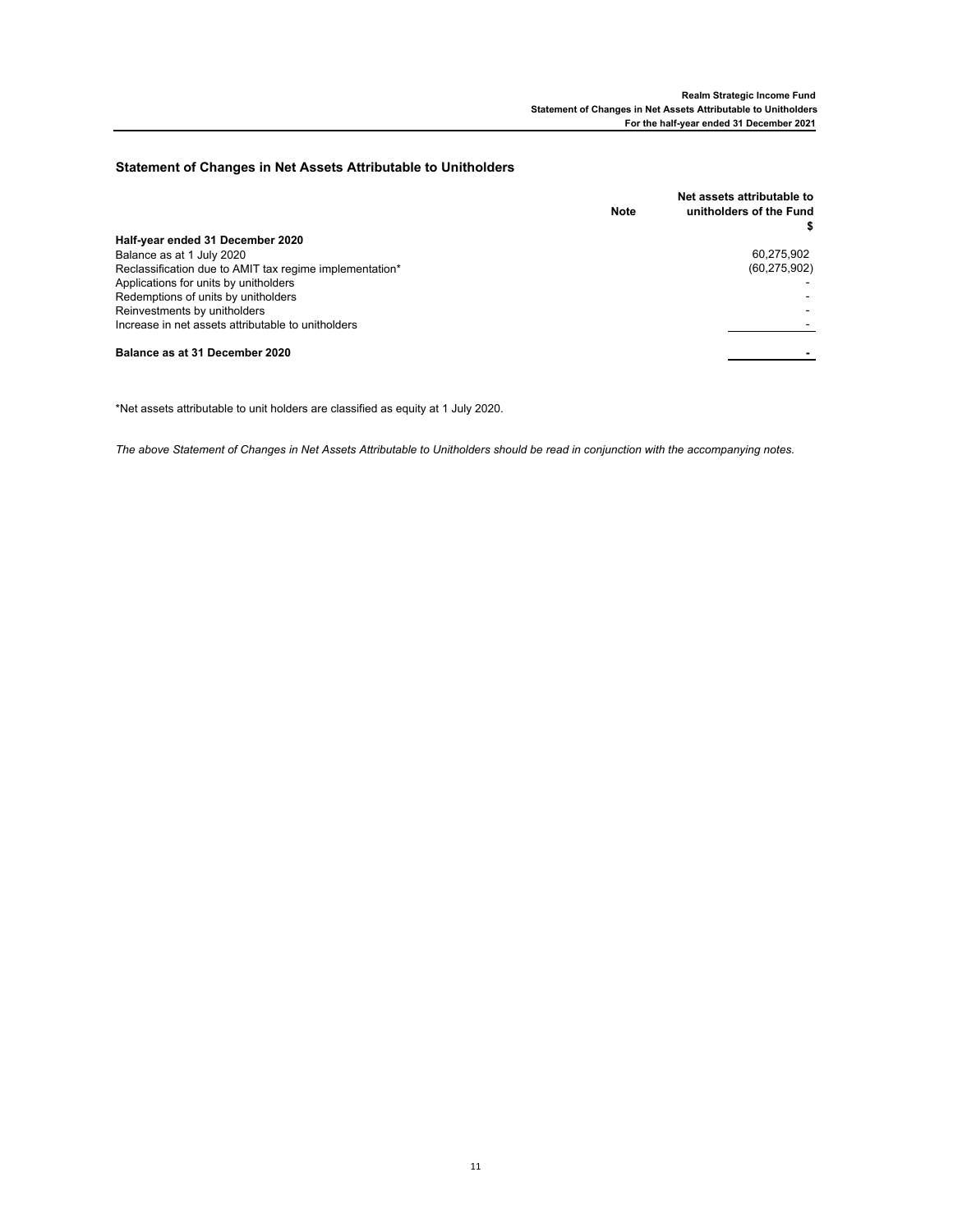### **Statement of Cash Flows**

|                                                                                      | <b>Note</b> | Half-year<br>ended<br>31 December<br>2021<br>\$ | Half-year<br>ended<br>31 December<br>2020<br>\$ |
|--------------------------------------------------------------------------------------|-------------|-------------------------------------------------|-------------------------------------------------|
| Cash flows from operating activities                                                 |             |                                                 |                                                 |
| Net purchase and sales of financial instruments at fair value through profit or loss |             | (113, 592, 584)                                 | (3,794,686)                                     |
| Interest received                                                                    |             | 3,824,365                                       | 2,004,651                                       |
| Dividends received                                                                   |             | 23,883                                          | 6,770                                           |
| Other income                                                                         |             | (11, 761)                                       | 15,579                                          |
| Management fees paid                                                                 |             | (566, 516)                                      | (357, 125)                                      |
| Other payments                                                                       |             | (83, 878)                                       | (21, 717)                                       |
| Net cash (outflow)/inflow from operating activities                                  |             | (110,406,491)                                   | (2, 146, 528)                                   |
| Cash flow from financing activities                                                  |             |                                                 |                                                 |
| Distributions paid to unitholders                                                    |             | (1,656,137)                                     | (962, 712)                                      |
| Proceeds from applications by unitholders                                            |             | 131,600,866                                     | 1,929,852                                       |
| Payments for redemptions by unitholders                                              |             | (19, 351, 414)                                  | (268, 928)                                      |
| Net cash inflow/(outflow) from financing activities                                  |             | 110,593,315                                     | 698,212                                         |
| Net decrease/increase in cash and cash equivalents                                   |             | 186,824                                         | (1,448,317)                                     |
| Cash and cash equivalents at the beginning of the half-year                          |             | 372,218                                         | 1,718,632                                       |
| Cash and cash equivalents at the end of the half-year                                |             | 559,042                                         | 270,315                                         |
| Non-cash operating and financing activities                                          |             | 791,722                                         | 403,651                                         |

*The above Statement of Cash Flows should be read in conjunction with the accompanying notes.*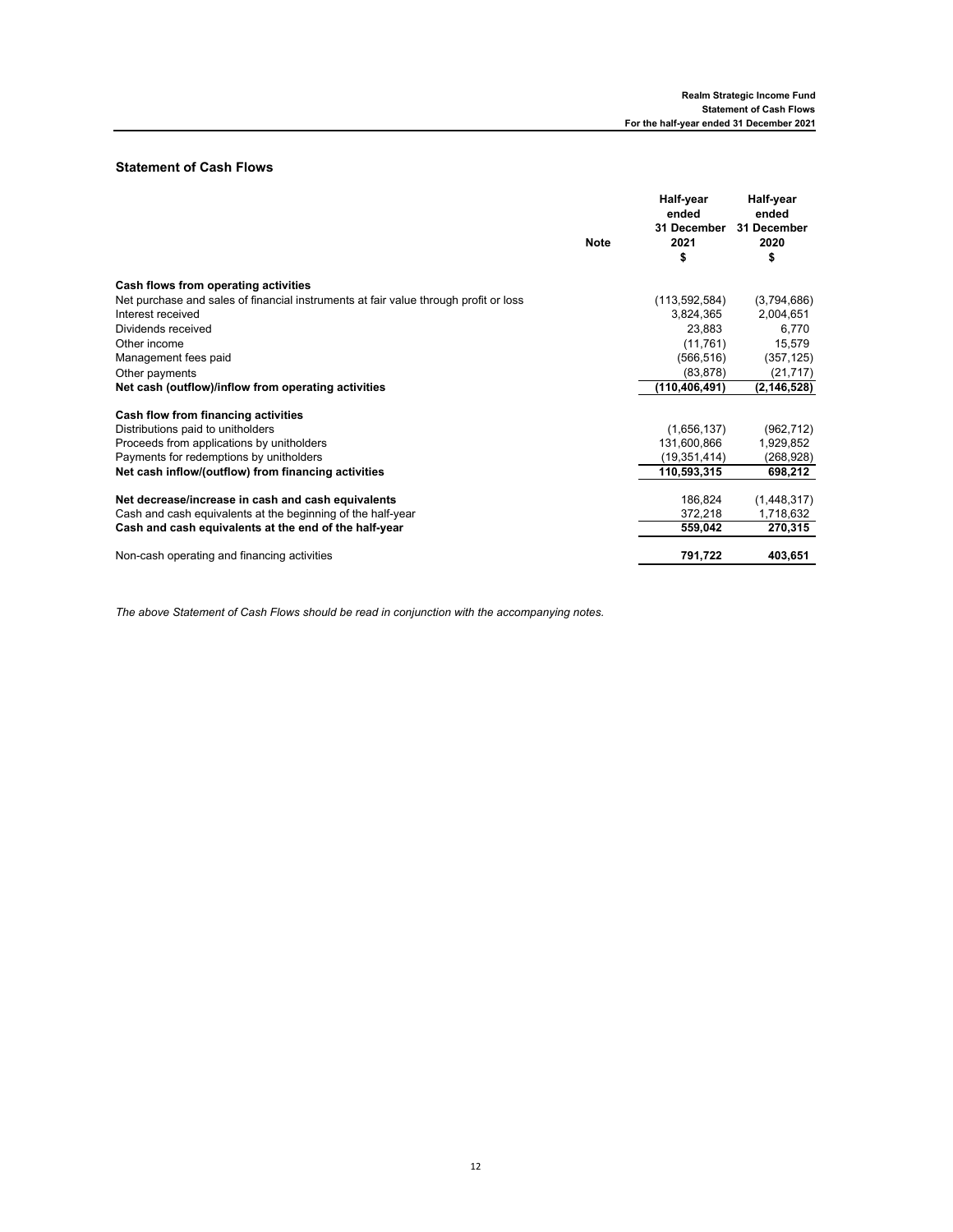#### **1 General Information**

The Fund is an unlisted registered managed investment scheme. The responsible entity of the Fund is One Managed Investment Funds Limited (ABN 47 117 400 987; AFSL 297 042) ("OMIFL" or the "Responsible Entity"). The registered office and principal place of business of the Responsible Entity is Level 16, Governor Macquarie Tower, 1 Farrer Place, Sydney NSW 2000.

The Fund was constituted on 6 March 2018, registered as a managed investment scheme on 19 March 2018 and commenced operations on 8 June 2018.

The Fund had two classes of units on issue, 2018-1 Units and Enduring Units under the constitution. The Trustee has created sleeves pursuant to which assets and liabilities are made referrable to the specific class of units. 2018-1 Units were reclassified to Enduring Units effective 1 November 2021.

The principal activity of the Fund is disclosed in the Directors' Report.

The financial statements were authorised for issue by the directors on the date the Directors' Declaration was signed. The directors of the Responsible Entity have the power to amend and reissue the financial statements.

#### **2 Adoption of New and Revised Accounting Standards**

#### **New or amended Accounting Standards and Interpretations adopted in the current period**

The Fund has adopted all of the new or amended Accounting Standards and Interpretations issued by the Australian Accounting Standards Board ('AASB') that are mandatory for the current reporting period.

#### **New Standards and Interpretations not yet Adopted**

There are no other standards, interpretations or amendments to existing standards that are effective for the first time for the half year beginning after 1 July 2021, that have a material impact on the financial statements of the Fund recognised in the prior periods or will affect the current or future periods.

#### **3 Summary of Significant Accounting Policies**

The principal accounting policies applied in the preparation of these financial statements are set out below. These policies have been consistently applied to all periods presented, unless otherwise stated in the following text.

#### **(a) Statement of Compliance**

The half-year financial report is a general purpose financial report prepared in accordance with the Corporations Act 2001 and AASB 134 '*Interim Financial Reporting* '. Compliance with AASB 134 ensures compliance with International Financial Reporting Standard IAS 34 'Interim Financial Reporting'. This half-year report does not include all the notes of the type normally included in an annual financial report and shall be read in conjunction with the most recent annual financial report.

#### **(b) Basis of Preparation**

This general purpose half-year financial report has been prepared using the historical cost convention, except for the revaluation of investments in financial assets and liabilities, which have been measured at fair value.

The Statement of Financial Position is presented on a liquidity basis. Assets and liabilities are presented in decreasing order of liquidity and are not distinguished between current and non-current. All balances are expected to be recovered or settled within 12 months, except for certain investments in financial assets and net assets attributable to unitholders. The amounts expected to be received or settled in relation to these balances cannot be readily determined.

The accounting policies and methods of computation adopted in the preparation of the half-year financial report are consistent with those adopted and disclosed in the Fund's 2021 annual financial report for the financial year ended 30 June 2021.

All amounts are presented in Australian dollars as the functional and presentational currency of the Fund.

#### **(c) Going Concern Basis**

This half-year financial report has been prepared on a going concern basis.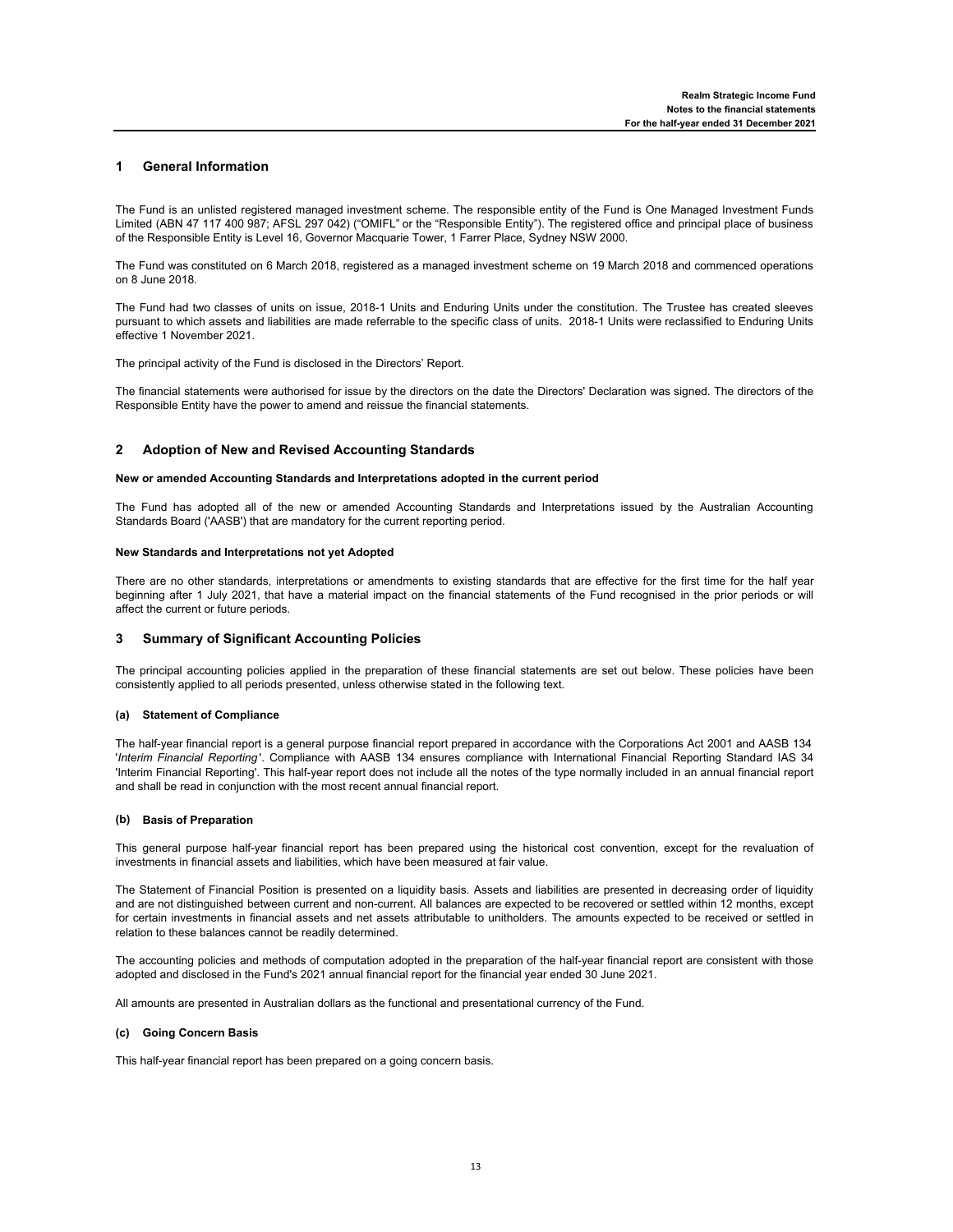#### **4 Investments in Financial Instruments**

#### *Financial assets as at fair value through profit or loss*

|                                                             | As at<br>31 December<br>2021 | As at<br>30 June<br>2021<br>\$ |
|-------------------------------------------------------------|------------------------------|--------------------------------|
| Financial assets at fair value through profit or loss       |                              |                                |
| Investments in asset backed securities                      | 190.244.418                  | 82.155.245                     |
| Investments in unit trust                                   | 8.245.591                    | 2.715.222                      |
| Total financial assets at fair value through profit or loss | 198.490.009                  | 84.870.467                     |

*Fair value hierarchy*

Financial instruments carried at fair value are categorised under a three level hierarchy. Financial instruments are categorised based on the observable market inputs when estimating their fair value. If different levels of inputs are used to measure a financial instrument's fair value, the instrument's classification within the hierarchy is based on the lowest level of input that was significant to the fair value measurement.

#### **Level 1:**

Financial instruments are valued by reference to quoted prices in an active market(s) for identical assets or liabilities. These quoted prices represent actual and regularly occurring market transactions on an arm's length basis.

#### **Level 2:**

Financial instruments are valued using inputs other than quoted prices covered in Level 1. These other inputs include quoted prices that are observable for the asset or liability, either directly (as prices) or indirectly (derived from prices). The inputs included in this level encompass quoted prices in active markets for similar assets or liabilities, quoted prices in markets in which there are few transactions for identical or similar assets or liabilities. Financial instruments that are valued using other inputs that are not quoted prices but are observable for the assets or liabilities also fall into this categorisation.

#### **Level 3:**

Financial instruments that have been valued, in whole or in part, by using valuation techniques or models that are based on unobservable inputs that are neither supported by prices from observable current market transactions in the same instrument nor are they based on available market data.

Unobservable valuation inputs are determined based on the best information available, which might include the entity's own data, reflecting its assumptions as well as best practices carried out or undertaken by other market participants. These valuation techniques are used to the extent that observable inputs are not available.

The following table shows an analysis of financial instruments held at 31 December 2021 and 30 June 2021, recorded at fair value and presented by level of the fair value hierarchy:

|                                                             | 31 December 2021 |              |         |              |
|-------------------------------------------------------------|------------------|--------------|---------|--------------|
|                                                             | Level 1          | Level 2      | Level 3 | Total        |
|                                                             | \$               | s            | S       | \$           |
| <b>Financial assets</b>                                     |                  |              |         |              |
| Investments in asset backed securities                      |                  | 190,244,418  |         | 190,244,418  |
| Investments in unit trust                                   |                  | 8,245,591    |         | 8,245,591    |
|                                                             | -                | 198,490,009  | ٠       | 198,490,009  |
|                                                             |                  | 30 June 2021 |         |              |
|                                                             | Level 1          | Level 2      | Level 3 | Total        |
|                                                             | \$               | s            | S       | \$           |
| <b>Financial assets</b>                                     |                  |              |         |              |
| Investments in asset backed securities                      |                  | 82,155,245   | -       | 82, 155, 245 |
| Investments in equity securities                            |                  | 2,715,222    |         | 2,715,222    |
| Total financial assets at fair value through profit or loss |                  | 84,870,467   | ٠       | 84,870,467   |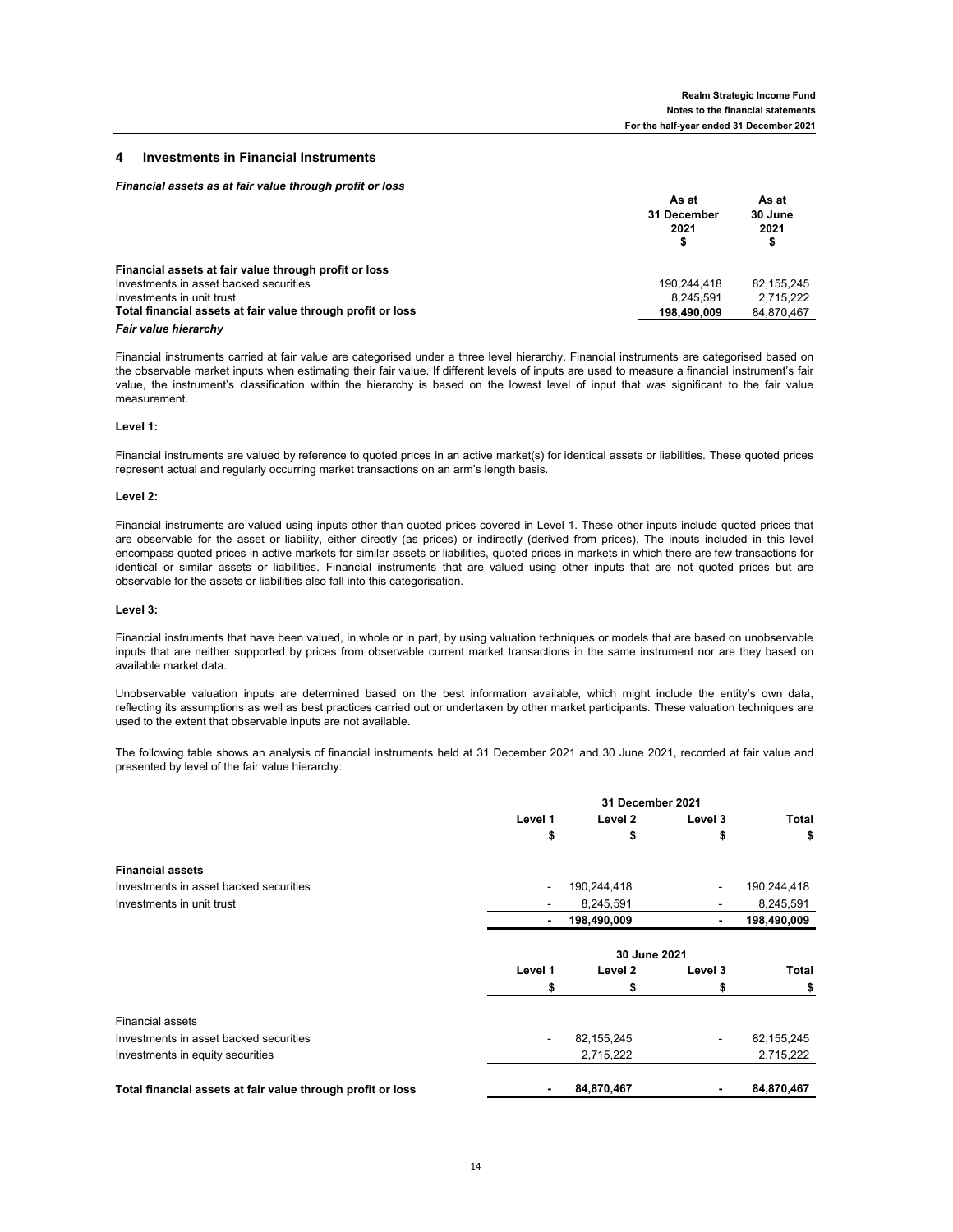#### **4 Investments in Financial Instruments (continued)**

There were no transfers between levels 1, 2 and 3 during the half-year ended 31 December 2021. The Fund's policy is to recognise transfers into and transfers out of fair value hierarchy levels as at the end of the reporting year.

#### *Valuation techniques used to derive level 1, level 2 and level 3 fair values*

#### **Level 1**

The fair value of financial instruments that are traded in an active market (for example, listed equities) is determined using the last traded quoted price in an active market. As at 31 December 2021 the Fund had \$nil (30 June 2021: nil) financial assets held at fair value through profit or loss included in level 1.

#### **Level 2**

The fair value of financial instruments that are not traded in an active market (for example, unlisted investments) is determined using valuation techniques. These valuation techniques maximise the use of observable market data where it is available and rely as little as possible on entity specific estimates. If all significant inputs required to fair value an instrument are observable, the instrument is included in level 2. As at 31 December 2021, the Fund had \$198,490,009 (30 June 2021: \$84,870,467) financial instruments in level 2.

#### **Level 3**

If one or more of the significant inputs is not based on observable market data, the instrument is included in level 3. As at 31 December 2021, the Fund had \$nil (30 June 2021: nil) financial assets held at fair value through profit or loss included in level 3.

#### *Disclosed fair values*

For all financial instruments other than those measured at fair value their carrying value approximates fair value.

#### **5 Net Assets Attributable to Unitholders**

Movements in the number of units and net assets attributable to unitholders during the period were as follows:

#### **2018-1 Units**

|                                       |              | Half-year ended<br>31 December 2021 |                          | Half-year ended<br>31 December 2020 |
|---------------------------------------|--------------|-------------------------------------|--------------------------|-------------------------------------|
|                                       | No. of Units |                                     | No. of Units             |                                     |
| Balance as at 1 July                  | 29.711.240   | 29.879.199                          | 29.711.240               | 29,866,836                          |
| Applications for units by unitholders |              |                                     |                          |                                     |
| Redemptions of units by unitholders   |              |                                     |                          |                                     |
| Reclassified to Enduring Units        | (29,711,240) | (29, 879, 200)                      |                          |                                     |
| Reinvestments by unitholders          |              |                                     |                          |                                     |
| Distributions paid and payable        |              | (490.661)                           |                          | (820,030)                           |
| Profit/(loss) for the half-year       |              | 490.662                             | $\overline{\phantom{0}}$ | 829.458                             |
| Closing balance as at 31 December     |              |                                     | 29.711.240               | 29.876.264                          |

#### **Enduring units**

|                                       | Half-year ended<br>31 December 2021 |                | Half-year ended<br>31 December 2020 |            |
|---------------------------------------|-------------------------------------|----------------|-------------------------------------|------------|
|                                       |                                     |                |                                     |            |
|                                       | No. of Units                        |                | No. of Units                        |            |
| Balance as at 1 July                  | 53,339,437                          | 54,375,888     | 30,044,577                          | 30,409,066 |
| Applications for units by unitholders | 127,651,163                         | 131,600,866    | 1.887.937                           | 1,929,852  |
| Redemptions of units by unitholders   | (18, 772, 829)                      | (19, 351, 414) | (264,066)                           | (268, 928) |
| Reclassified from 2018-1 Units        | 29,048,415                          | 29,879,200     |                                     |            |
| Reinvestments by unitholders          | 775.352                             | 791.722        | 398.069                             | 403,651    |
| Distributions paid and payable        | $\overline{\phantom{a}}$            | (3,383,573)    |                                     | (770, 600) |
| Profit/(loss) for the half-year       |                                     | 3,060,316      | -                                   | 1,017,656  |
| Closing balance as at 31 December     | 192,041,538                         | 196,973,005    | 32,066,517                          | 32,720,697 |
|                                       |                                     |                |                                     |            |

#### **Total Units**